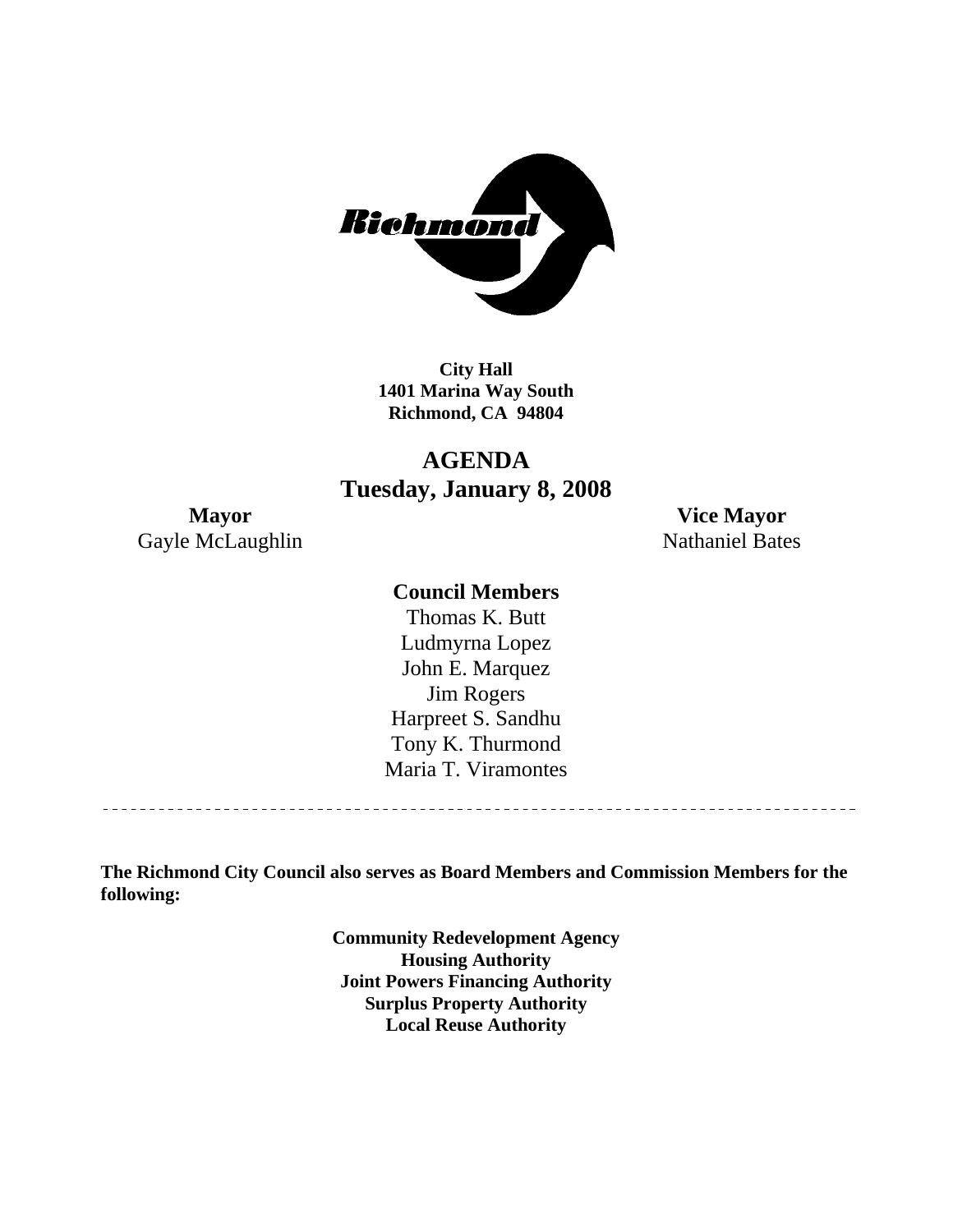# **MEETING PROCEDURES**

The City of Richmond encourages community participation at its City Council meetings and has established procedures that are intended to accommodate public input in a timely and time-sensitive way. As a courtesy to all members of the public who wish to participate in City Council meetings, please observe the following procedures:

**PUBLIC COMMENT ON AGENDA ITEMS:** Anyone who desires to address the City Council on items appearing on the agenda must complete and file a pink speaker's card with the City Clerk **prior** to the City Council's consideration of the item. Once the City Clerk has announced the item and discussion has commenced, no person shall be permitted to speak on the item other than those persons who have submitted their names to the City Clerk. Your name will be called when the item is announced for discussion. **Each speaker will be allowed TWO (2) MINUTES to address the City Council on NON-PUBLIC HEARING items listed on the agenda.** 

**OPEN FORUM FOR PUBLIC COMMENT:** Individuals who would like to address the City Council on matters not listed on the agenda or on **Presentations, Proclamations and Commendations, Report from the City Attorney, or Reports of Officers** may do so under Open Forum. All speakers must complete and file a pink speaker's card with the City Clerk **prior** to the commencement of Open Forum. **The amount of time allotted to individual speakers shall be determined based on the number of persons requesting to speak during this item. The time allocation for each speaker will be as follows: 15 or fewer speakers, a maximum of 2 minutes; 16 to 24 speakers, a maximum of 1 and one-half minutes; and 25 or more speakers, a maximum of 1 minute.** 

#### **SPEAKERS ARE REQUESTED TO OCCUPY THE RESERVED SEATS IN THE FRONT ROW BEHIND THE SPEAKER'S PODIUM AS THEIR NAME IS ANNOUNCED BY THE CITY CLERK.**

**CONSENT CALENDAR:** Consent Calendar items are considered routine and will be enacted, approved or adopted by one motion unless a request for removal for discussion or explanation is received from the audience or the City Council. A member of the audience requesting to remove an item from the Consent Calendar must complete and file a speaker's card with the City Clerk **prior to the City Council's consideration of Item C, Agenda Review.** An item removed from the Consent Calendar may be placed anywhere on the agenda following the City Council's agenda review.

*The City Council's adopted Rules of Procedure recognize that debate on policy is healthy; debate on personalities is not. The Chairperson has the right and obligation to cut off discussion that is too personal, too loud, or too crude.* 

**\*\*\*\*\*\*\*\*\*\*\*\*\*\*\*\*\*\*\*\*\*\*\*\*\*\*\*\*\*\*\*\*\*\*\*\*\*\*\*\*\*\*\*\*\*\*\*\*\*\*\*\*\*\*\*\*\*\***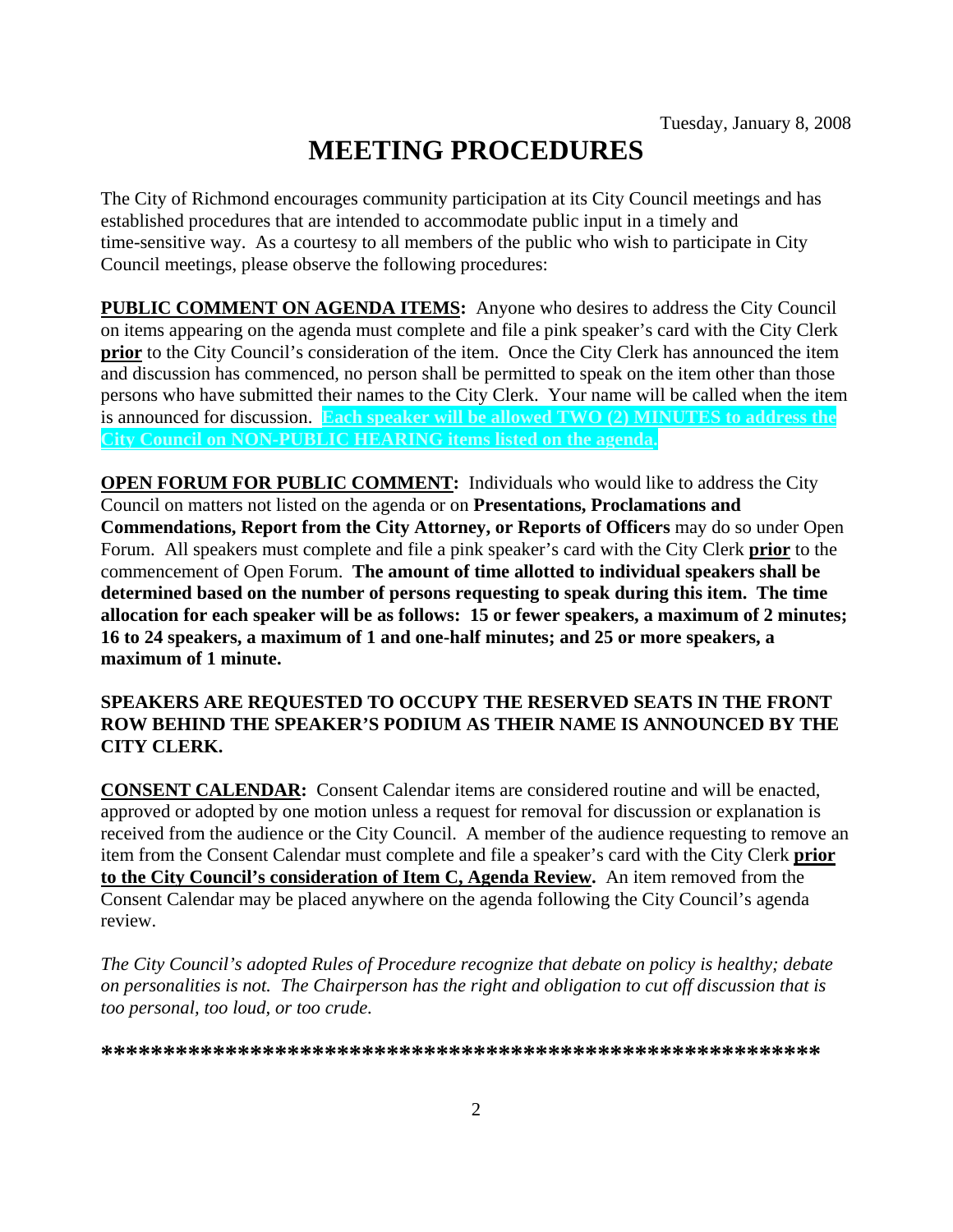# **Evening Open Session**   $5:30$  p.m.

# **A. ROLL CALL**

#### **B. PUBLIC COMMENT**

#### **C. ADJOURN TO CLOSED SESSION**

# **Closed Session**

Shimada Room of City Hall

#### **A. CITY COUNCIL**

 **A-1.** CONFERENCE WITH LEGAL COUNSEL - ANTICIPATED LITIGATION Significant exposure to litigation pursuant to Subdivision (b) of Government Code Section 54956.9:

Two Cases

#### **A-2.** CONFERENCE WITH REAL PROPERTY NEGOTIATOR (Government Code Section 54956.8)

Property: Port of Richmond, General Warehouse Facility City Negotiator: Jim Matzorkis Negotiating parties: Draper and Esquin Under negotiation: Price and terms of payment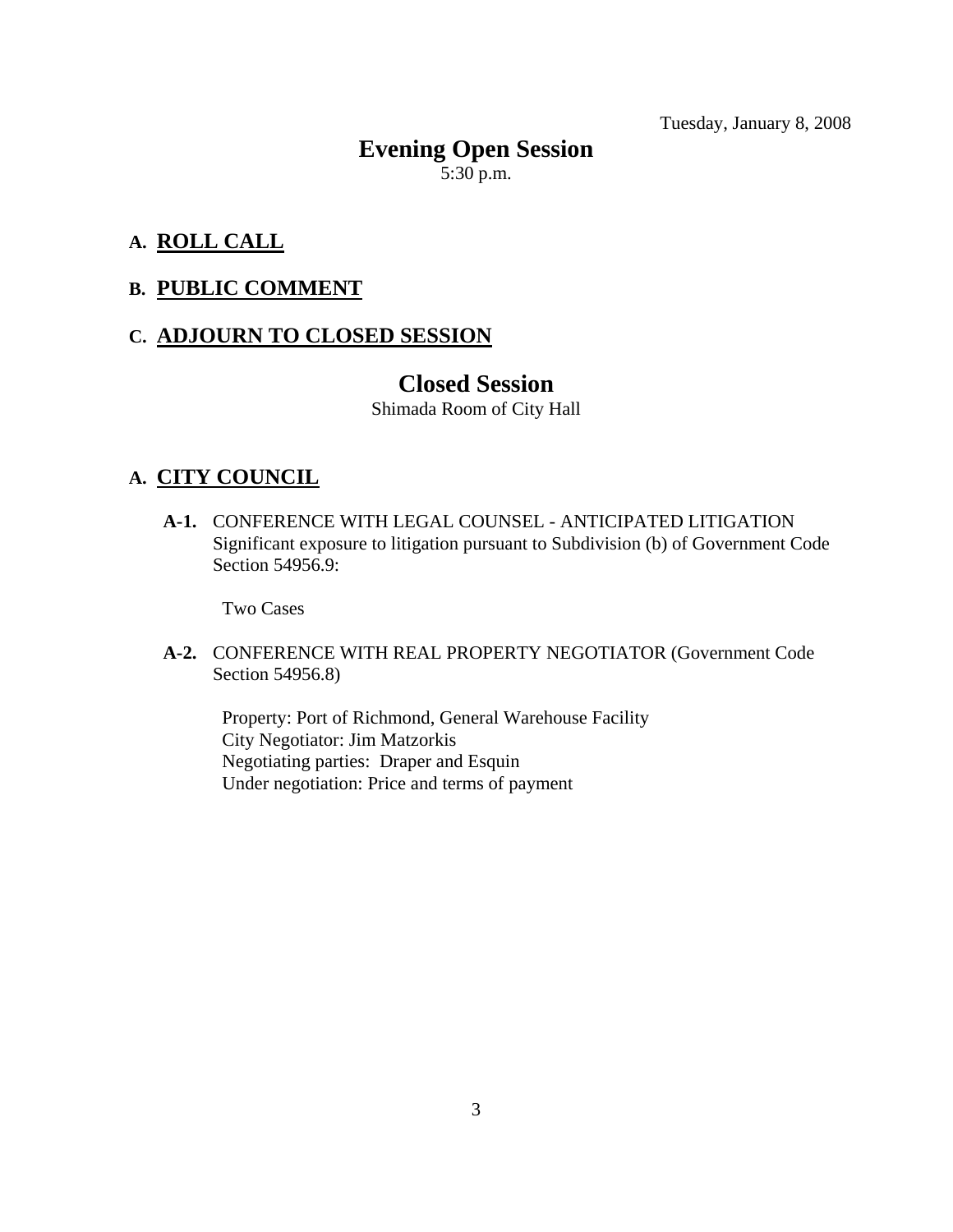# **Special Meeting CITY COUNCIL**  7:00 p.m.

#### **PLEDGE TO THE FLAG**

#### **A. ROLL CALL**

#### **B. STATEMENT OF CONFLICT OF INTEREST**

#### **C. AGENDA REVIEW**

# **D. REPORT FROM THE CITY ATTORNEY OF FINAL DECISIONS MADE AND NON-CONFIDENTIAL DISCUSSIONS HELD DURING CLOSED SESSION**

#### **E. PRESENTATIONS, PROCLAMATIONS, AND COMMENDATIONS**

- **E-1.** Presentations to Mother Fannie Evans, in honor of her 104th birthday, and to Mother Fannie Flanagan, in honor of her 100th birthday on December 25, 2007, and declaring the week of January 7, 2008, as the "Week of Mother Fannie Evans and Mother Fannie Flanagan" - Vice Mayor Bates (620-6512).
- **E-2.** ACCEPT a presentation from The National Park Service to the Richmond Public Library of 108 DVDs of a World War II Home Front Oral History Collection. This collection was accomplished in partnership with the University of California, Bancroft Library - Regional Oral History Office, through the Rosie the Riveter/World War II Home Front National Historical Park - Library and Community Services (Monique A. le Conge 510-620-6555).

#### **F. OPEN FORUM FOR PUBLIC COMMENT**

#### **F-1 ELECTION OF VICE MAYOR**

#### **G. CONSENT CALENDAR**

 **G-1.** APPROVE - a contract with Ameripride Uniform Services for a three-year term in an amount not to exceed \$96,000 per year, with two additional one-year options if approved by both parties, for uniform rental and laundry services - Public Works (Yader A. Bermudez 231-3009).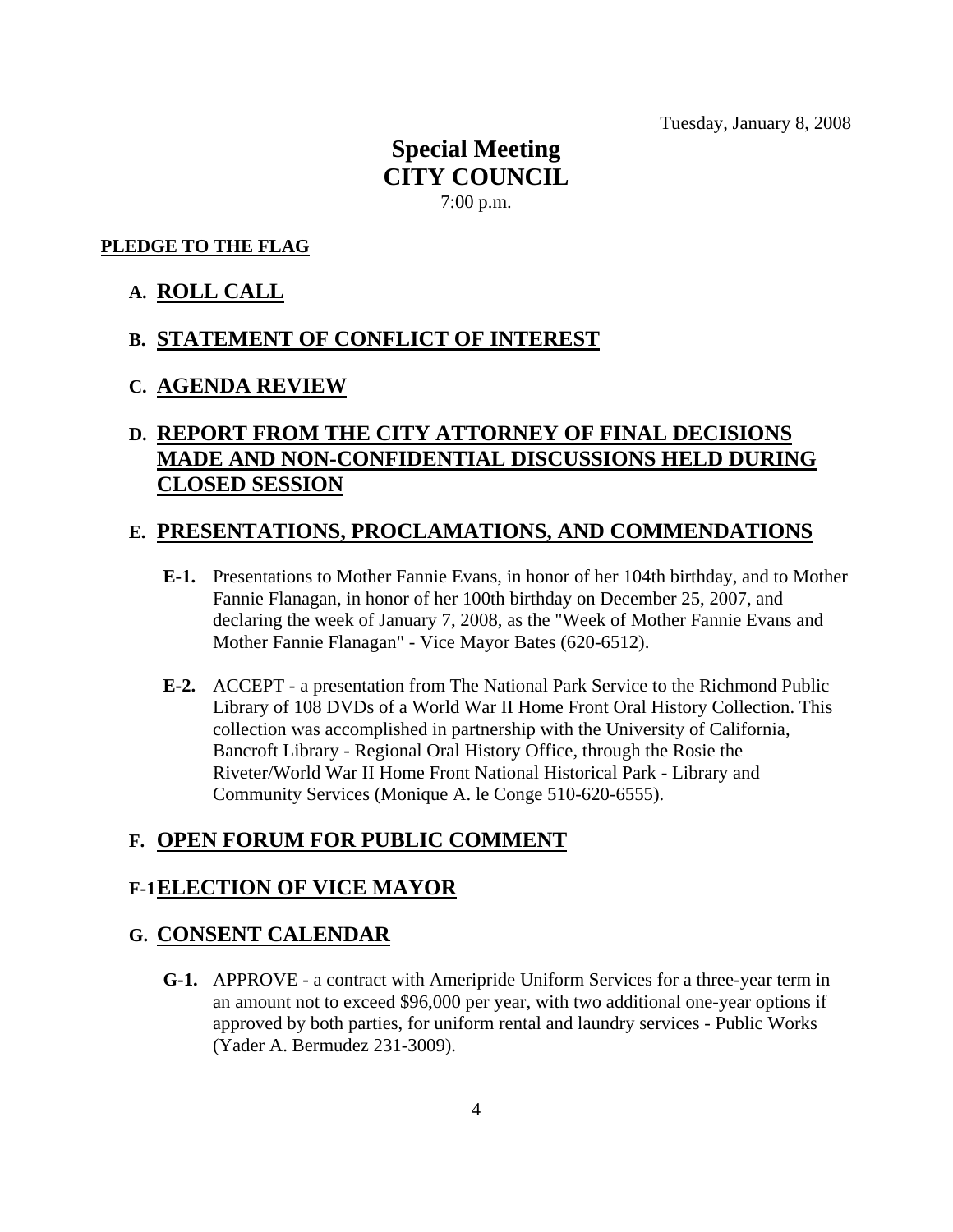- **G-2.** ADOPT A RESOLUTION authorizing the city manager to execute a Quitclaim Deed to the Richmond Community Redevelopment Agency for the Winters Building at 339 -11th Street in order to clear the title so that the Agency can complete the transaction to convey the building to the Easy Bay Center for the Performing Arts when the Center has met its contractual obligations for conveyance - Richmond Community Redevelopment Agency (Steve Duran/Alan Wolken 307-8140).
- **G-3.** APPROVE a sole source purchase of 800 MHz Public Safety radio equipment from Dailey-Wells, the original equipment manufacturer, in an amount not to exceed \$479,670.01 - Fire Department (Chief Michael Banks 307-8041).
- **G-4.** APPROVE the purchase of 60 Motorola XTS 2500 Hi-Band Portable Radios and related accessories from Motorola, Inc. in an amount not to exceed \$148,799.06 - Fire Department (Michael Banks - 307-8041).
- **G-5.** APPROVE the purchase of seven ISG-K1000 Elite Thermal Imaging Cameras from Lee & Associates Rescue Equipment, Inc., in an amount not to exceed \$65,231.25 - Fire Department (Chief Michael Banks 307-8041).
- **G-6.** ADOPT A RESOLUTION setting forth the City Council's decision on December 11, 2007, denying the appeal of Herk Schusteff and affirming the Planning Commission's approval of a Conditional Use Permit (CUP) 1102306; demonstrating that the Canyon Oaks II residential project conforms to the City of Richmond's Hillside Ordinance - Planning Department (Richard Mitchell 620-6706).
- **G-7.** ADOPT A RESOLUTON setting forth the City Council's decision on December 11, 2007, denying the appeal of Mazen Elmashni and affirming the Planning Commission's denial of a Type 20 Alcohol Beverage License transfer from 564 Harbour Way to 544 Harbour Way (CU 1103339, APN: 534-340-023) - Planning Department (Richard Mitchell 620-6706).
- **G-8.** APPROVE amending Condition 4 of the Point Richmond Shores Design Review Permit Conditions of Approval to extend the date for obtaining all required easements and construction license agreements from appropriate property owners from September 1, 2007, to March 5, 2008, and to set March 18, 2008, as the date for a status report to the City Council – Planning Department (Richard Mitchell 620- 6706).
- **G-9.** APPROVE a contract with Psomas Dodson in an amount not to exceed \$300,000 to assist the City in implementing tasks related to the Stormwater Scope Study - Engineering (Rich Davidson 307-8105).

 **G-10.** ADOPT A RESOLUTION - authorizing City staff to apply for transportation grant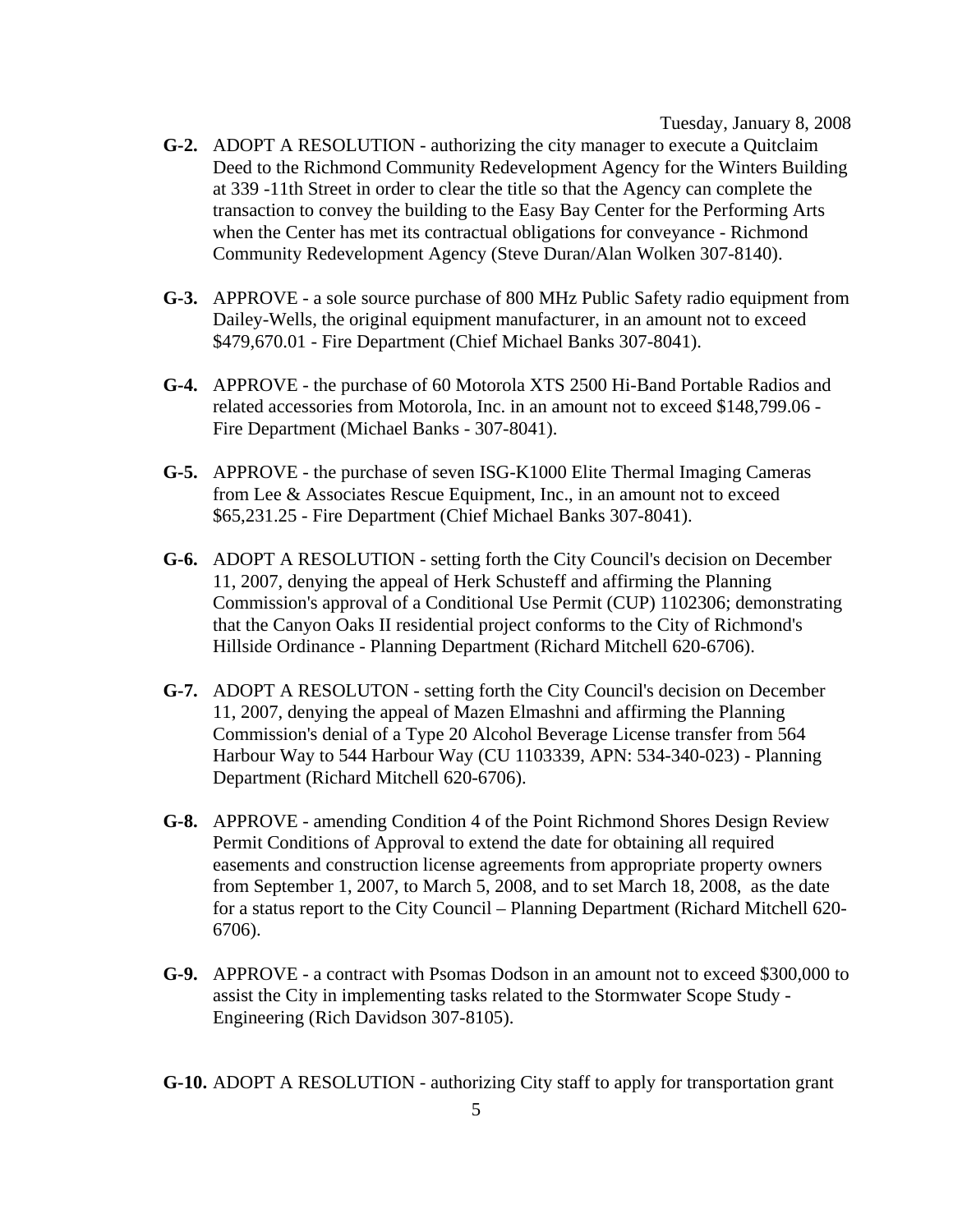funds pursuant to the State of California Department of Transportation "Environmental Justice: Context-Sensitive Planning Grant" program and to enter into a contract with the State of California Department of Transportation upon approval of such a grant application - Engineering (Rich Davidson 307-8105).

- **G-11.** ADOPT A RESOLUTION supporting the concept and funding plan for the Interstate 80 ("I-80") Integrated Corridor Mobility Project - Engineering (Rich Davidson 307-8105).
- **G-12.** ADOPT AN ORDINANCE (second reading) revising the wages, salary, and compensation for the classification of Capital Projects Manager, (Salary Range 070D \$8,310-\$10,050/month) - Human Resources (Leslie T. Knight 620-6600).
- **G-13.** ADOPT AN ORDINANCE (second reading) establishing wages, salary, and compensations for the classification of Communication Shift Supervisor (Salary Range: \$5,580 - \$6,743/month) - Human Resources (Leslie Knight 620-6600).
- **G-14.** APPROVE the 2008 City Council Standing Committees, Regional Committees, and Liaison positions - Mayor McLaughlin (620-6503).
- **G-15.** APPROVE the following appointment to the Police Commission: Roberto Reyes, term expiring November 1, 2010 - Mayor McLaughlin (620-6503).
- **G-16.** APPROVE the minutes of the meetings held on November 27, December 4, and December 11, 2007 - City Clerk's Office (Diane Holmes 620-6513).

#### **H. PUBLIC HEARINGS**

 **H-1.** Public hearing on an appeal by Mary Selva of the Design Review Board's approval to construct a +/- 9,000 square foot mixed-use building above a basement-level eight-car garage consisting of five residential units with +/- 4,700 square feet of commercial space located at 10879 San Pablo Avenue – Planning Department (Richard Mitchell 620-6706).

#### **I. AGREEMENTS**

#### **J. RESOLUTIONS**

# **K. ORDINANCES**

#### **L. COUNCIL AS A WHOLE**